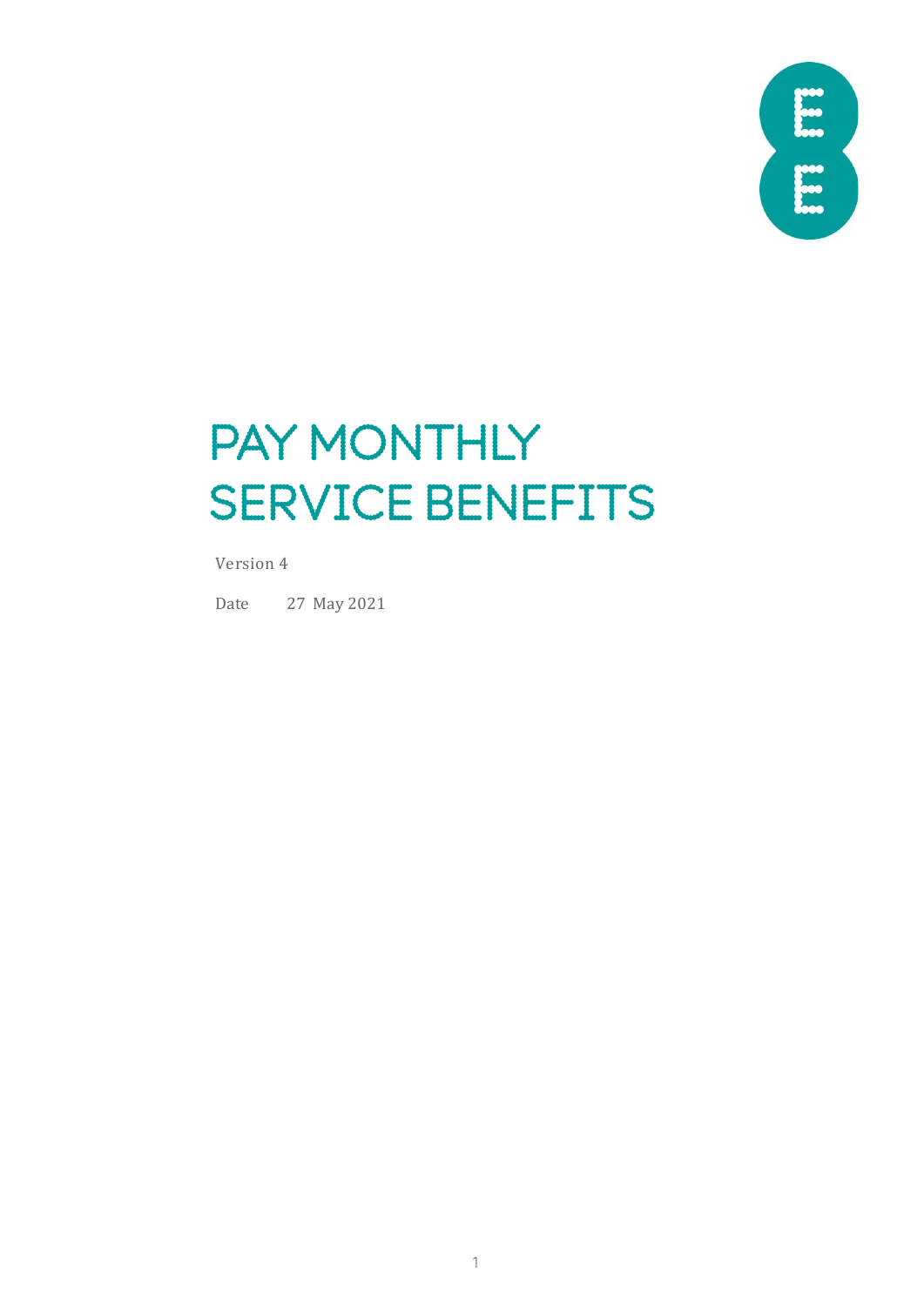### **£10 off Protective Kit:**

£10 off cases/screen protectors: Available to new and upgrading customers on selected Pay Monthly Handset Plans or selected 12 month SIM only phone plans purchased directly via EE from 1st May [2019.](tel:+442019) Subject to availability. Non-transferable. One discount available each year. Where we do not stock accessories for a specific device, we will provide a discount code to be redeemed online.

# **Annual Device MOT**

Available to new and upgrading customers taking a Handset, Tablet or selected 12 month SIM only Essentials or Smart Plan, purchased directly from EE from 1st May 2019 (Excluding selected SIM, 4GEE Home, Wearables, Mobile Broadband/Mobile WiFi).

### **Bookable Appointments**

You can book your Annual Device MOT online at ee.co.uk. We'll give your device a thorough check up, polish and clean, as well as check for any apps or software that could help you get more out of it.

### **Unlock your device's potential**

The Account MOT will include a price plan check, a service benefits check, a Smart Benefits check, data usage and other potential EE benefits.

To unlock your device's potential, our experts may need to update your device's software. Before you give us your device you must ensure that if it was not originally sold by EE it has been unlocked by the previous network. Failure to do so will result in the software update locking the Device back to the previous network.

It is also your responsibility to back up your:

- address book;
- applications;
- texts
- emails, picture messages or photos, music and any other content you may have downloaded to your phone.

We have the facilities to help you do this, but we will not be responsible for any information that you lose as part of that back up process. Remember, applications or content that you bought before agreeing to a software update or repair may not be compatible with new software installed.

The cost of installing or re-purchasing any content such as data, music, photos, apps or software is not covered

You'll also get a full service report, we'll send you a copy of everything we covered in your device and account MOT.

Remember that this legal stuff doesn't affect your general terms and conditions of service (the "Network Terms"). Your statutory rights are not affected.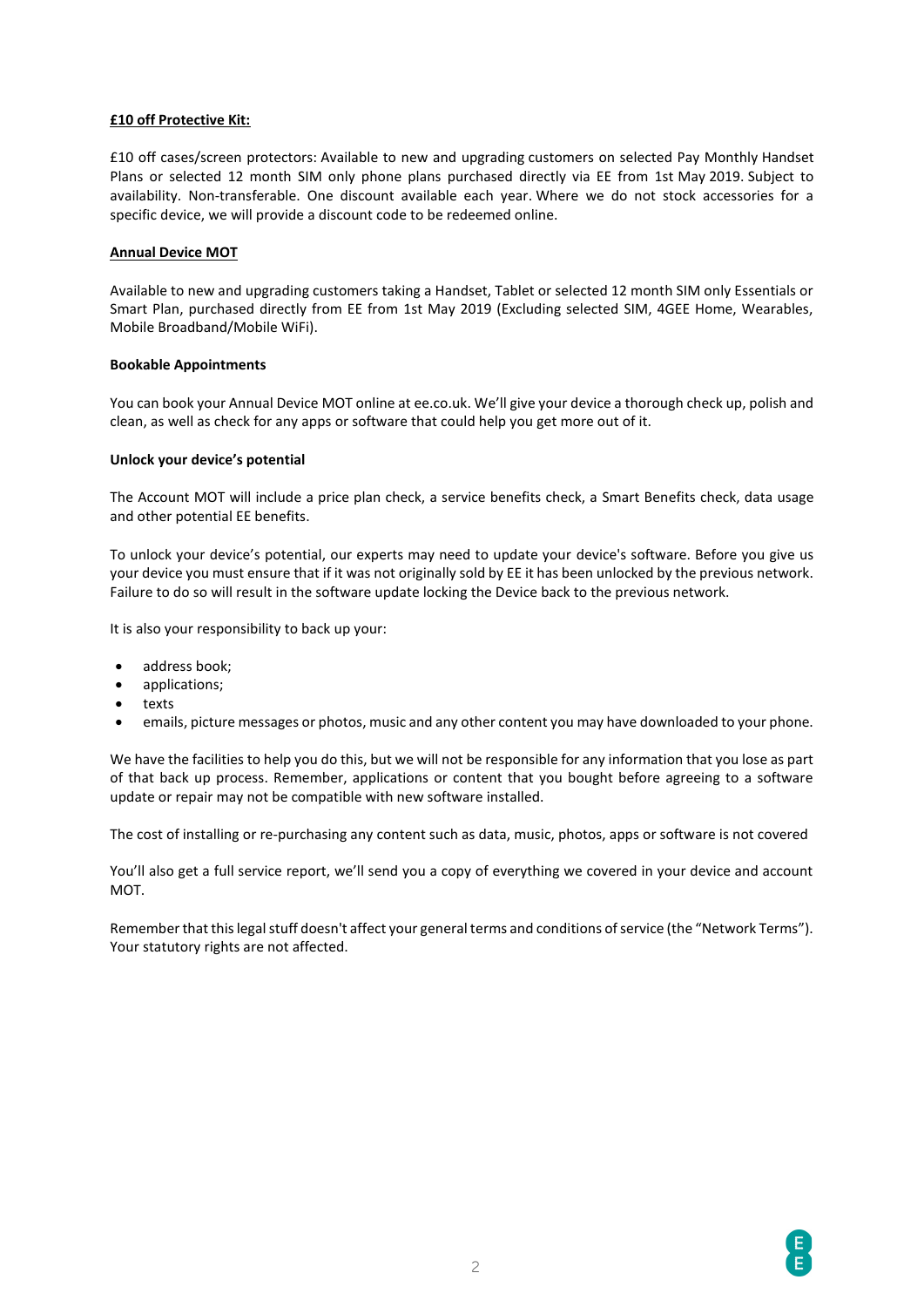# **EE Lifetime Warranty**

### **Key Facts**

- You'll benefit from your normal manufacturer warranty and when it runs out, you'll then benefit from this EE Warranty so long as you remain on an eligible plan
- This warranty does not cover damage or wear and tear
- This warranty does not replace or affect your statutory rights in any way
- You must have purchased your device directly from us
- It does not cover any device not supplied to you by us (including devices repaired under third party insurers)
- You are not covered if your EE bill is not paid and your account is not up to date

### **Who is covered**

The warranty is only available to new and upgrading customers taking a Handset or Tablet on an Essentials or Smart Plans, purchased directly from EE from 1st May 2019 (Excluding SIM, 4GEE Home, Wearables, Mobile Broadband/Mobile WiFi)

- You must remain on an eligible Pay Monthly Plan as outlined above. Your account must be up to date.
- If you upgrade to an eligible pay monthly plan, your new device will be covered by the EE Lifetime Warranty, but your previous device will no longer be covered.
- If you are an existing customer on an ineligible plan and move to an eligible plan not as part of an upgrade with a new commitment period, this product will not be available.
- If you leave us and then decide to come back this product may no longer be available.
- If you move to a SIM only plan at the end of your current contract, your device will no longer be covered by the EE Lifetime Warranty.

### **What is covered**

Your EE Lifetime Warranty only covers the original device supplied to you by EE, or any device EE has agreed to cover

If your device suffers from electrical or mechanical breakdown through normal use during the warranty period we will repair it for free (save for costs relating to transport, removal and/or installation of the product), including all parts and labour. Electrical or mechanical breakdown means the device developing a fault through normal use.

### **What is not covered**

- Any device other than the device you have received directly from EE as part of your original agreement
- Any repairs if your device is damaged as well as faulty
- Wear & Tear (battery not charging correctly after some time), rusting or other deterioration due to normal use or exposure, or where you have failed to follow the manufacturer's instructions
- Any damage to hardware or software, e.g. if the device has been dropped or a virus has infiltrated your device
- Any fault caused by any unauthorised modifications or alterations to the functionality of your device
- Any fault caused by any portable external storage media such as memory cards, USB memory sticks, or other digital recording equipment
- Lost or stolen devices
- Cosmetic damage, such as scratches, dents, corrosion or other cosmetic damage whether external or internal, where the function of the product is unaffected
- Accidental damage, Liquid damage, improper handling
- Pixel spots. Tiny or dark or bright spots that may become visible on a screen
- Consumables such as batteries or storage media
- Servicing, inspecting or cleaning of the product
- Malfunction caused by routine servicing, inspection, maintenance, dismantling or cleaning the device, or if any repairs have been carried out by persons not authorised by EE or the relevant manufacturer